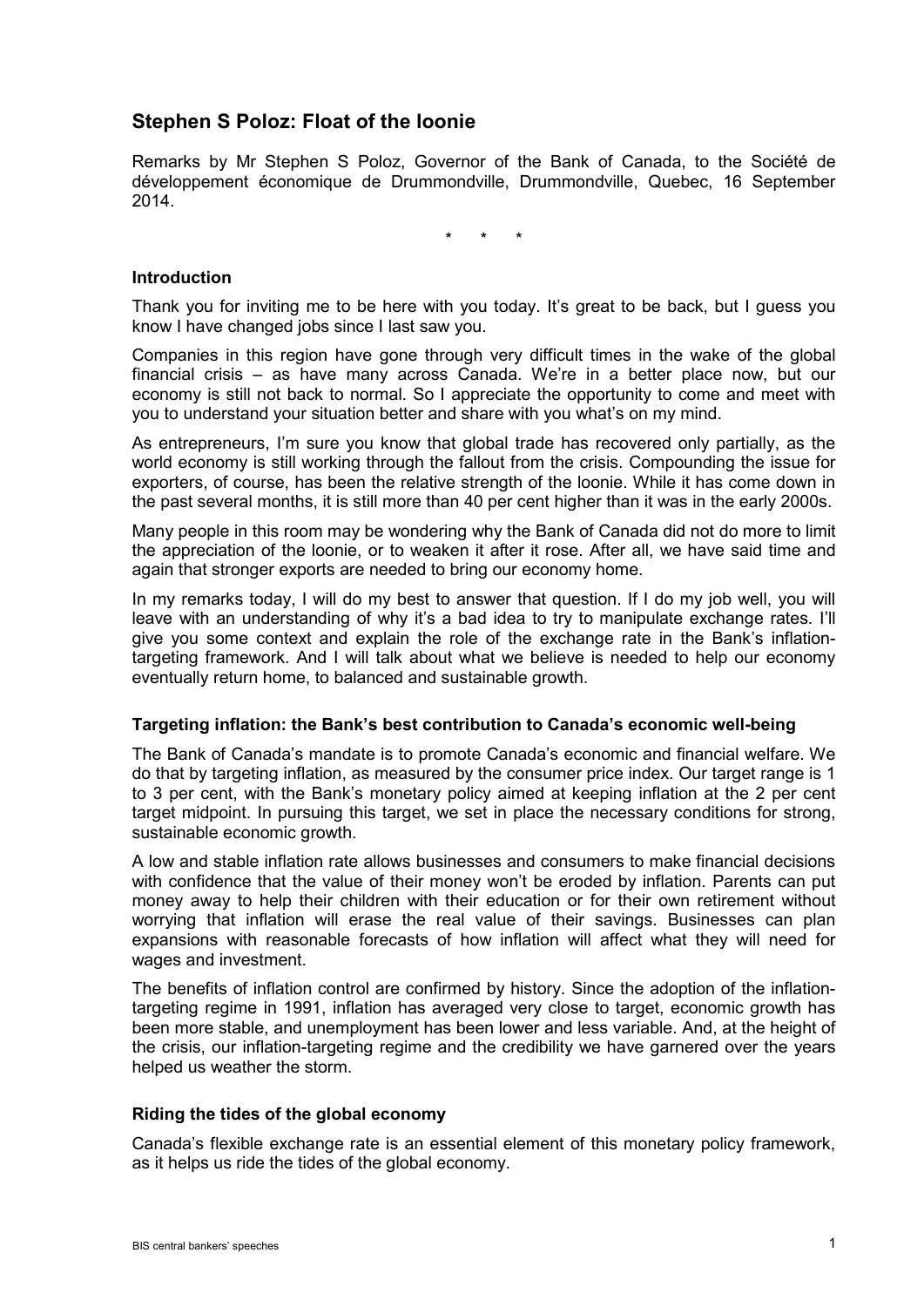Our economy is open to the rest of the world. It must be, for we depend on sales to other countries to support our standard of living. We have a diversified export sector, but we depend more on exports of resources than most other advanced countries.

For that reason, our currency tends to move with commodity prices, which in turn move with rising or falling global demand. Indeed, we benefit from having a currency that rides the rising and falling tides of the global economy. It acts as a buffer. When the world economy is strong, commodity prices rise and our currency tends to float up to facilitate the adjustment of our economy. Similarly, when the world economy is weak, commodity prices fall, and our currency tends to float down.

It's like a floating breakwater across the mouth of a harbour that rises and falls with the tides, but absorbs the waves to help keep the water in the harbour calm.

Without a freely floating currency, prices, wages and unemployment could fluctuate markedly, and that would create havoc for people and businesses. A flexible exchange rate is essential for us to be able to pursue an independent monetary policy in the interests of Canada.

Let me illustrate with a "what-if?" scenario. Back in 2002, the Canadian dollar was worth around 65 cents U.S. By early 2008, it had risen to around parity. The world price of oil was about \$25 per barrel in 2002, but by early 2008, that price had risen to well over \$100.

It would be hard to imagine the Canadian dollar staying in the mid-60-cent range, given the rise in oil prices. As I've said before, there is a loose but predictable relationship between oil prices and our currency – like a dog and its master, when connected by one of those leashes that stretch and rewind.

But let's just suppose we had tried to stop the Canadian dollar from rising once it reached around 85 cents, sometime in 2005.

The obvious way to limit the rise in the dollar would have been for the Bank to cut interest rates. Given the underlying upward pressure on the dollar coming from rising oil prices, we estimate that holding the loonie at around 85 cents back in 2005 would have required cutting interest rates from 4 per cent to almost zero.

As you would expect, the economy would then have two sources of stimulus – higher prices for oil exports and ultra-low interest rates, which would have boosted borrowing and spending.

This combination would have overheated our economy during 2006–08, and inflation would have begun to rise above our target. We estimate that inflation would have been approaching 4 per cent by 2008.

As an aside, let's talk about what actually happened in 2008 – the global financial crisis. While it's tricky to introduce a slice of reality into a hypothetical scenario, it is worth noting that if our interest rates were already near zero, we clearly would have had no room to manoeuvre.

But let's set aside that complication, and finish our "what-if?" scenario. By 2008, inflation would have been approaching 4 per cent and still be rising. Your companies' costs of production would have been rising by 4 per cent or more, and export competitiveness would be eroding steadily, even though we would be holding the exchange rate steady at 85 cents.

And that would not be the end of the story. With its anti-inflationary credibility increasingly at risk, the Bank would be forced into action – it would abandon its hypothetical attempt to control the dollar, interest rates would rise significantly to slow the excessive growth in the economy, unemployment would increase and inflation would eventually make its way back down to target. The exchange rate would have to find its own level at that point, because the Bank could not both target inflation and hold the exchange rate constant at the same time.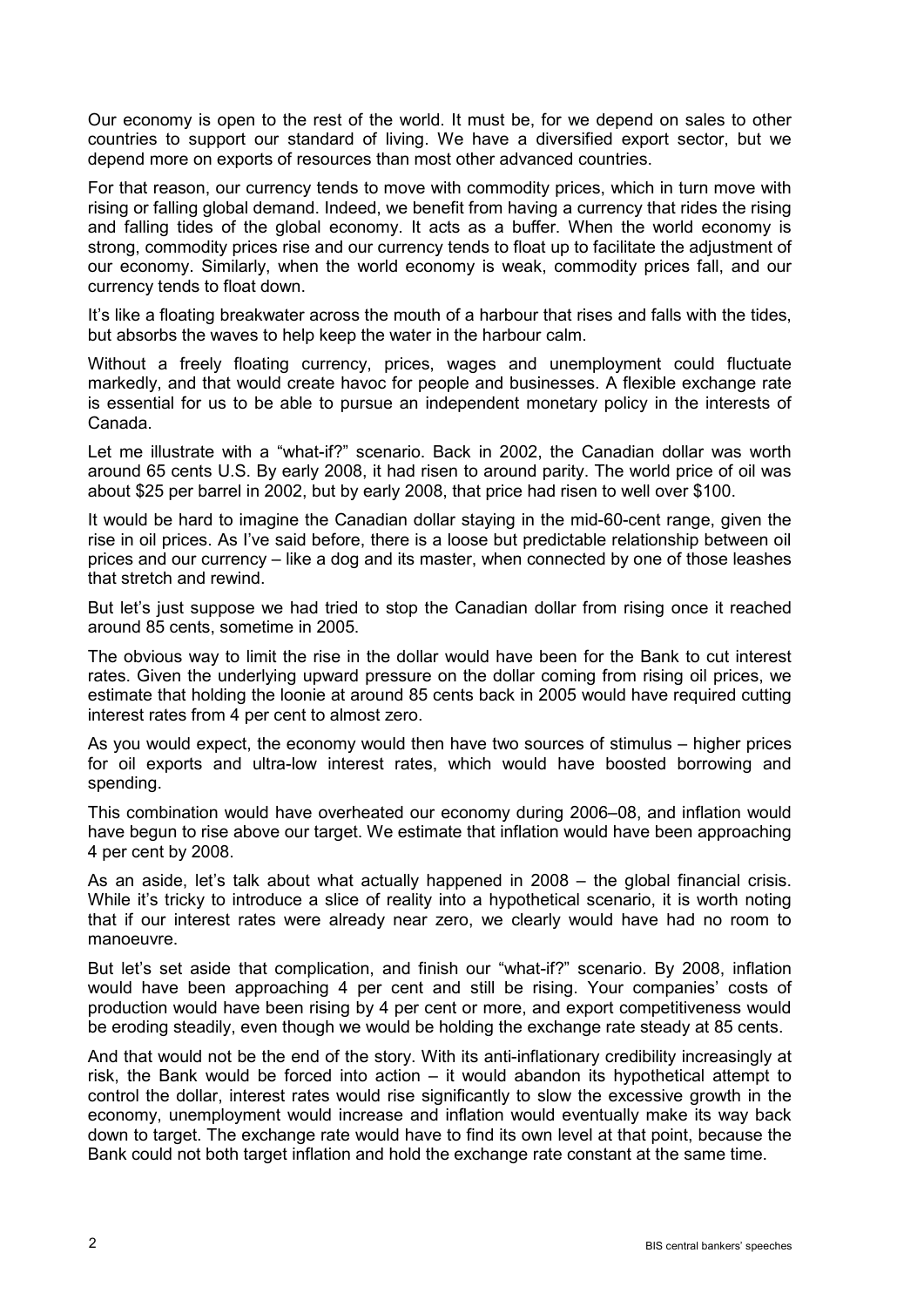Although this is just a counterfactual thought experiment, it is informed by hard analysis. Trying to hold the dollar constant would give us larger fluctuations in unemployment, output and inflation, and in the end would not help us maintain our international competitiveness. It would also mean that we would have less policy credibility when it came time to take action during the financial crisis. In short, by targeting the exchange rate, we would lose our ability to pursue an independent monetary policy in the interests of Canada.

By the same token, we can imagine a scenario where the U.S. economy was picking up speed and our economy was lagging. In such a situation, U.S. interest rates might rise at a time when maintaining our inflation target would require that Canadian interest rates remain unchanged. If we were trying to hold the exchange rate unchanged instead of targeting inflation, we would probably need to match U.S. interest rate increases in lockstep; but doing so would risk pushing our inflation rate back below our target. Again, attempting to control the exchange rate would mean giving up our independent monetary policy.

Now, none of this means that we are indifferent to exchange rate movements. In fact, we closely analyze the effects of exchange rate movements on the economy. Our aim, however, is not to achieve a specific value for the dollar. It is to achieve our inflation target.

The best place for the exchange rate to be determined is in the markets. The markets trade the Canadian dollar toward a value consistent with the relative fundamentals of our economy and those of our trading partners. This trading happens around the clock, and new information is instantly taken into account by a multitude of participants. Markets are not perfect – they can overreact, or can break down in times of stress – but they are our best bet.

Some have argued that the Bank can have it both ways: it can use interest rates to pursue its inflation target, but independently intervene in the foreign exchange market to achieve a more desirable level for the dollar. This means buying and selling Canadian dollars in exchange for U.S. dollars in the open marketplace. But, given the depth of the global market, the Bank would need to undertake truly massive transactions to have even small effects on the exchange rate. Those effects would be very short-lived and, in the attempt, thwart the good work that markets do for us every day.

The only time when such direct intervention in markets might be practised would be in the case of a breakdown in the market, in which case the Bank could offer to transact on either side until normal trading resumed – in short, an emergency situation where the market fails for some reason.

Still others have suggested that the Bank could offer the exchange market verbal guidance about what the value of the dollar should be. Behind this suggestion is a presumption that the Bank has a better understanding of the macroeconomic fundamentals driving the dollar than the market. This is a difficult claim to defend. Our exchange rate depends on a host of domestic and foreign fundamentals, many of which are beyond the Bank's influence. Better that these myriad effects be weighed, debated and wrestled with in a deep marketplace than in a simple statistical model developed by the central bank.

In short, I believe in markets. Manipulating or trying to guide them is just not in our game plan. What the Bank has done and will continue to do is be as clear as possible about how it sees the forces at play in the economy, and where the major sources of uncertainty and risks lie.

To bring this uncertainty more into the policy dialogue, we have made some changes in the past year to how we analyze and talk about monetary policy. Our efforts reflect the fact that the business of central banking is being adapted in real time to the changing environment.

We have begun putting our growth and inflation forecasts in the form of ranges rather than points, and have given even more prominence to uncertainty and risks in the *Monetary Policy Report*. We have refined our analysis of financial stability risks and raised the profile of our *Financial System Review*. And, we have begun to offer a more fulsome description of how those risks are entering our policy deliberations. These changes have brought more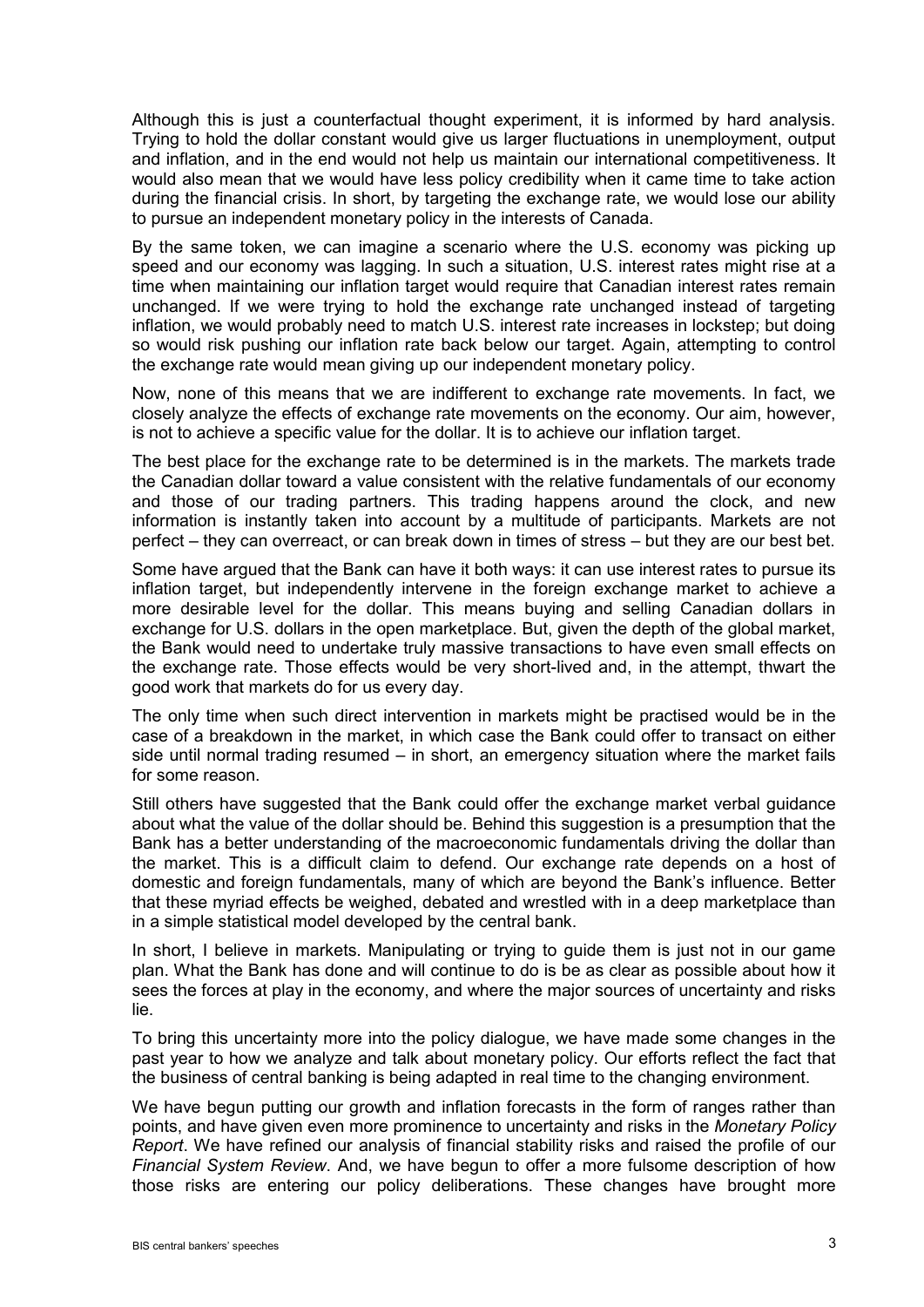transparency to policy decision making, and our policy narrative has shifted from one traditionally seen almost as "mechanical engineering" to one now characterized as "risk management."

# **Getting home – a natural sequence**

Let's talk about that policy narrative now.

In the aftermath of the financial crisis, our export sector contracted significantly. The household sector picked up much of the slack in response to record-low interest rates, especially by investing in housing. But we cannot rely on policy-induced growth to maintain our living standards forever.

The Canadian economy requires a major rotation toward a more sustainable growth track. First, we need a substantial recovery in exports, Canada's natural engine of economic growth. From that will follow more investment spending by companies, accompanied by more employment growth. All of this will help absorb our spare capacity, bringing inflation sustainably to our target of 2 per cent. And along the way, there will be a gradual reduction in our financial stability risks, such as household imbalances.

This is a natural sequence that we will monitor carefully. Its starting point, and the most critical ingredient, is a substantial recovery in exports.

Where will that critical revival of exports come from? Well, energy exports are already leading the way. This is the main source of natural growth in our economy today – new energy exports, new investment, new jobs. Furthermore, higher oil prices are boosting incomes across the entire country, and that creates jobs, too. But growth in energy exports alone cannot make up for the loss of exports we have experienced since the crisis.

Non-energy exports also will contribute, but they have been very sluggish for several years, at least until recently. After a weak start to the year, there has been a surge in non-energy exports in the past few months. About half of this rebound was weather-related, as exports were delayed during the winter. But underneath these fluctuations we are starting to see some early signs of recovery.

The fact is, though, that the global economy remains an uncertain place and, as forecasters, we are wary of the serial disappointment it has delivered us in recent years. Europe is obviously the biggest question mark. Nonetheless, the U.S. economy appears to be back on track and is now showing signs of higher investment spending, which is usually associated with stronger exports of Canadian machinery and equipment, packaging materials, industrial materials, and business services. Many of these sectors are also sensitive to exchange rate fluctuations, so the lower dollar is providing an additional boost to foreign sales.

Certainly, we should expect to see our forecast coming true right here in Drummondville, as this has always been an export-intensive part of the country. Companies here are investing to diversify their product lines and their customer bases and are positioning themselves for new growth. We now see the region's traditional focus on textiles and furniture giving way to a broad range of technical, value-added manufacturing in machinery and equipment, building and packaging materials, and plastic and rubber products – some of the very sectors we expect to see leading our export recovery.

Nevertheless, some other export sectors have been struggling since well before the financial crisis. For them, the restructuring road is proving long and difficult, so some of the lost ground may only be made up over an extended period of time.

We can also expect to see brand-new export activity from newly created exporting firms. I'm sure I don't have to remind this audience that many firms were wiped out in the crisis. Normally, as the economy gets back to full capacity, the overall population of businesses picks up and more firms enter the export markets, creating new products, new services and, most importantly, new jobs. Unfortunately, company population growth has been very